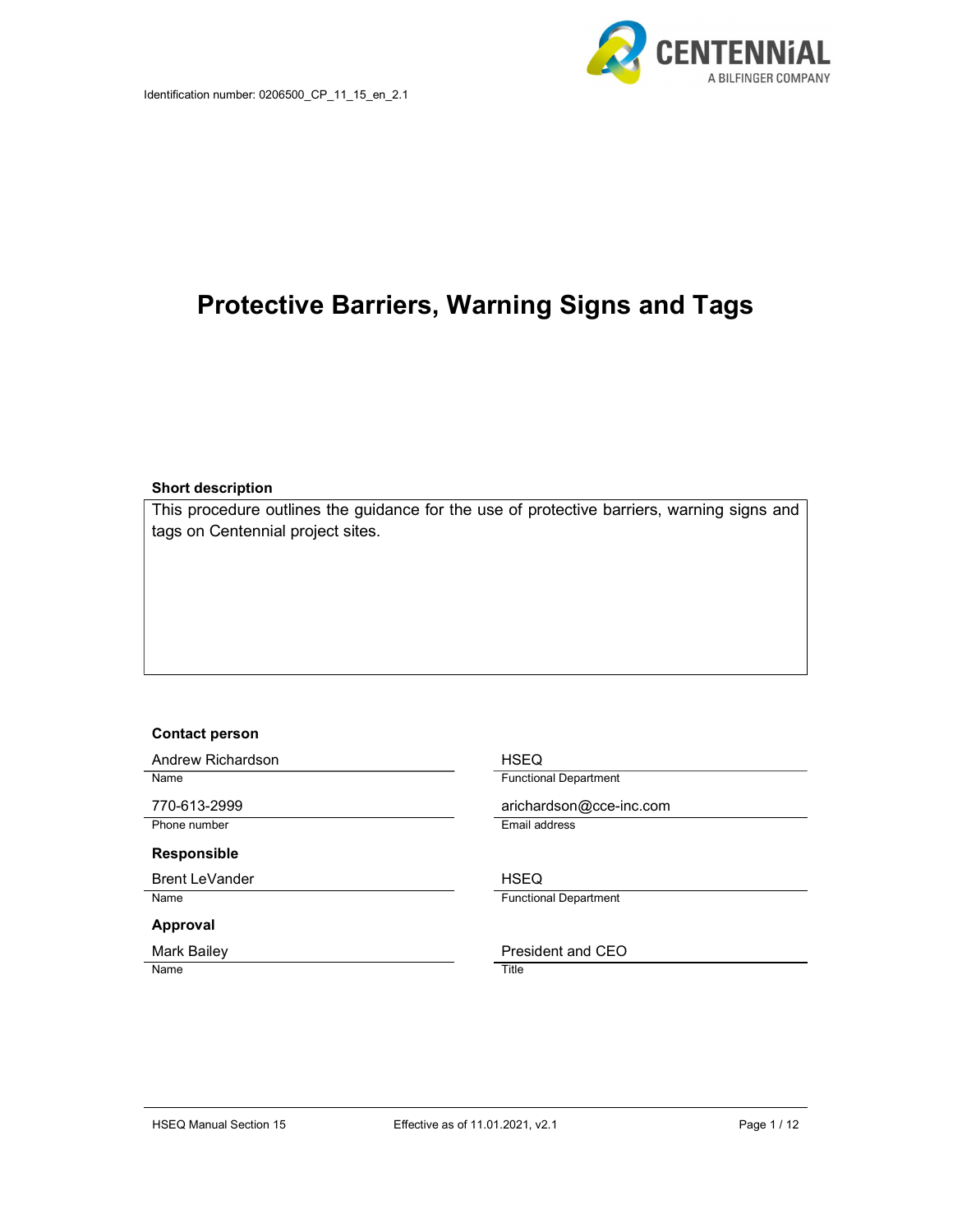# **Content**

| 1 |     |       |  |  |
|---|-----|-------|--|--|
| 2 |     |       |  |  |
| 3 |     |       |  |  |
| 4 |     |       |  |  |
|   | 4.1 |       |  |  |
|   | 4.2 |       |  |  |
|   | 4.3 |       |  |  |
|   |     | 4.3.1 |  |  |
|   |     | 4.3.2 |  |  |
|   | 4.4 |       |  |  |
|   | 4.5 |       |  |  |
|   |     | 4.5.1 |  |  |
|   |     | 4.5.2 |  |  |
|   |     | 4.5.3 |  |  |
|   |     | 4.5.4 |  |  |
|   |     | 4.5.5 |  |  |
|   | 4.6 |       |  |  |
|   |     | 4.6.1 |  |  |
|   |     | 4.6.2 |  |  |
|   |     | 4.6.3 |  |  |
|   |     | 4.6.4 |  |  |
| 5 |     |       |  |  |
| 6 |     |       |  |  |
| 7 |     |       |  |  |
|   |     |       |  |  |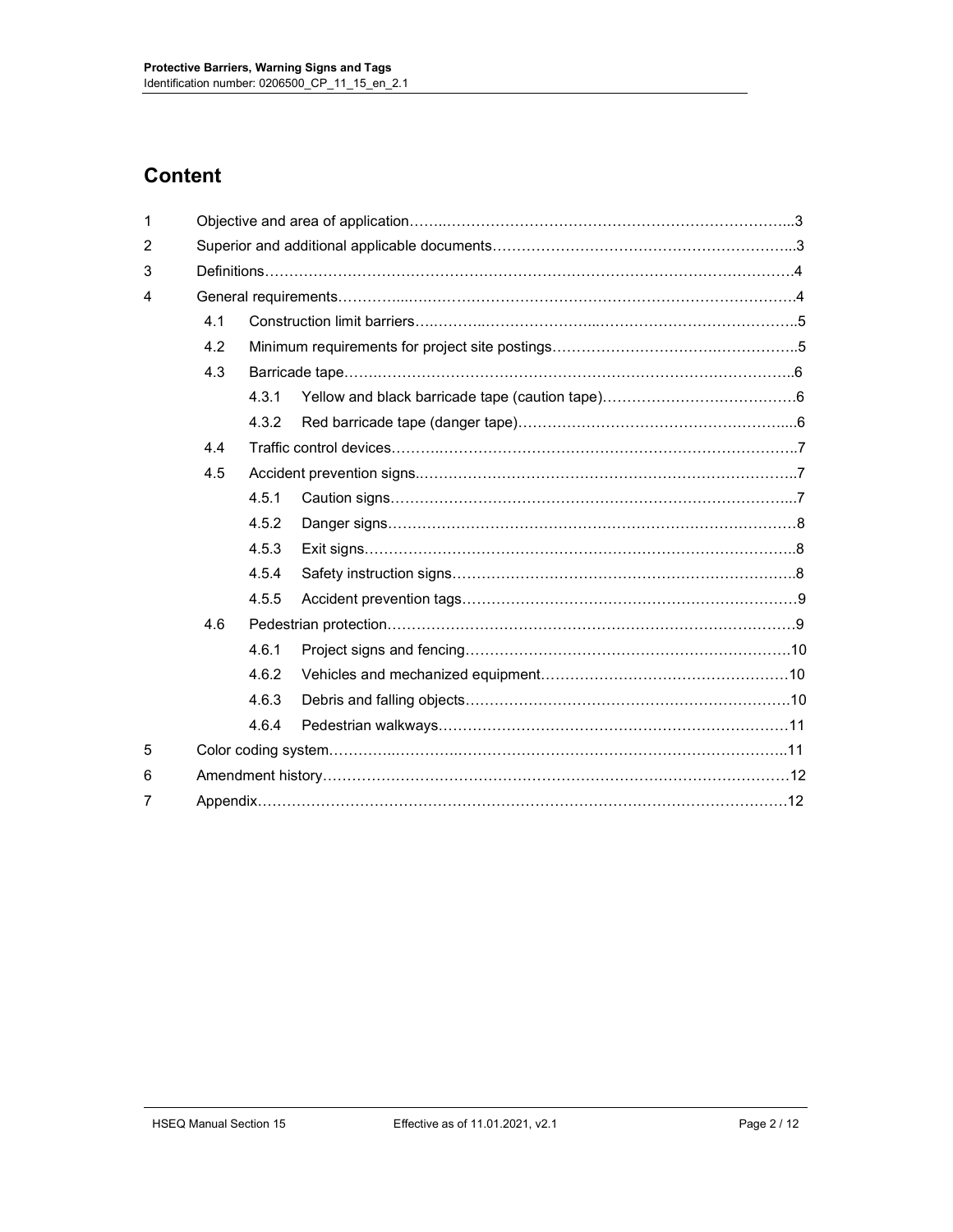# 1 Objective and area of application

The objective of this section is to provide consistent and specific standards regarding the use and implementation of construction protective barriers, warning signs and tags and to ensure that each Centennial employee and subcontractor is adequately trained and fully aware of safety procedures associated with protective barriers, warning signs and tags.

This section establishes requirements for a uniform visual system of identification of hazards in the work environment. It provides for the design, application and use of signs, tags and temporary barriers by all Centennial employees and subcontractors.

This section provides:

- An effective means of communicating information concerning safety hazards to observers so that risk of injuries resulting from these hazards can be avoided
- A means of uniformly applying safety signs, tags, and temporary barriers for demarcating hazards

Each Centennial superintendent and / or PSO shall conduct routine inspections in accordance with HSEQ Manual section 7 (HSEQ Inspection, Surveillance, Audit and Monitoring) of jobsites to ensure compliance with this section.

This section applies to all Centennial sites:

- **Construction project sites**
- **•** Permanent office facilities
- **Temporary office facilities**

## 2 Superior and additional applicable documents

1000 GP 11 01 en 6.0 Global Policy on Health, Safety, Environment/Sustainability and Quality (HSEQ)

Manual of Uniform Traffic Control Devices (MUTCD)

#### ANSI Z535.5

This section of the HSEQ Manual applies to all Centennial employees and subcontractors who are performing work in Centennial facilities and / or on project sites. There may be more stringent requirements than this section as defined by specific State, local or contact specific requirements. If there is a conflict between this section and other applicable regulations, the more stringent will apply.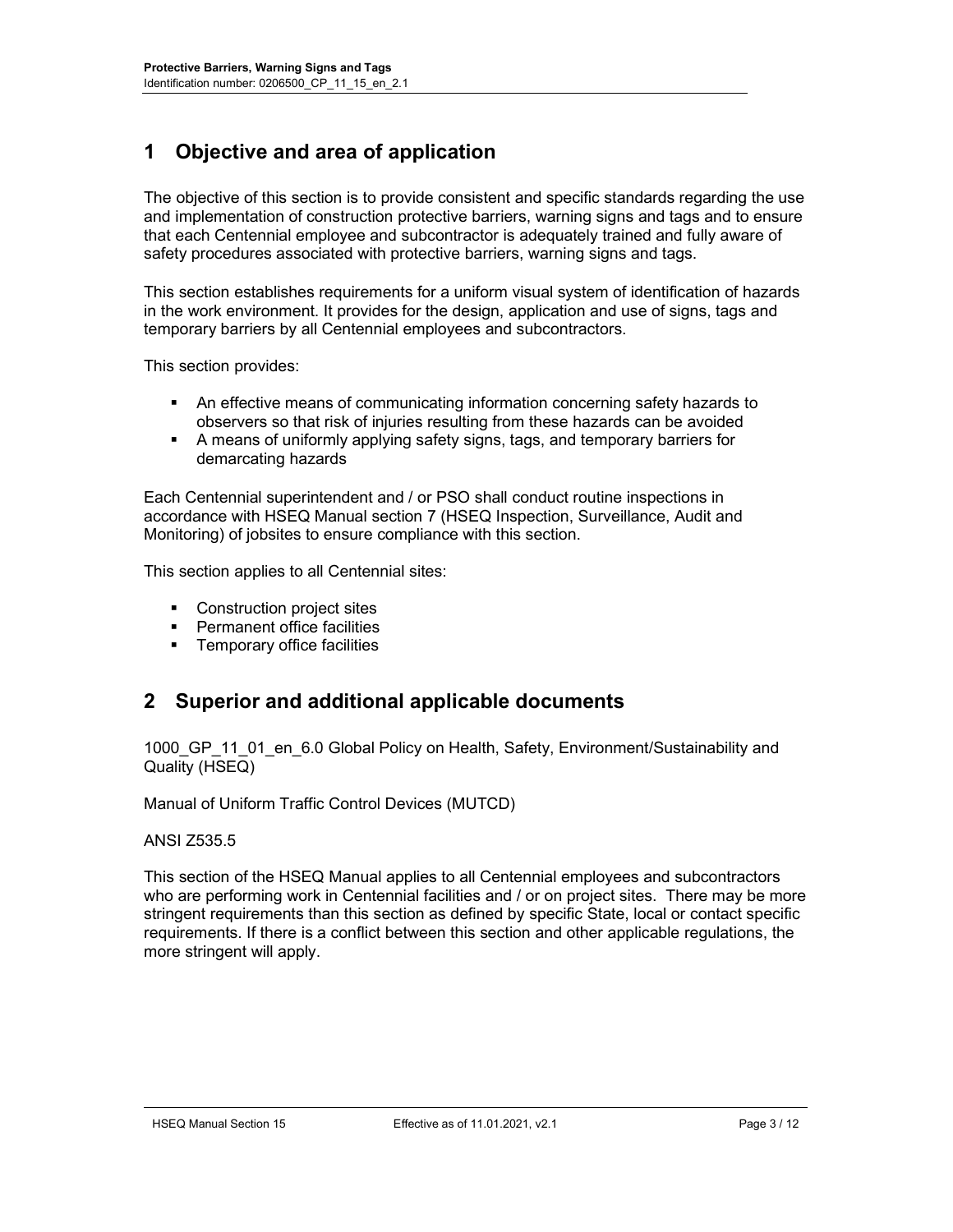# 3 Definitions

The following definitions of terms are important for an understanding of this procedure.

| <b>Term</b>           | <b>Definition</b>                                                                                                                                                                                                                                                                        |
|-----------------------|------------------------------------------------------------------------------------------------------------------------------------------------------------------------------------------------------------------------------------------------------------------------------------------|
| Centennial            | All Centennial employees, joint venture employees,<br>subcontractors and business partners                                                                                                                                                                                               |
| Competent person      | Person who is capable of identifying existing and predictable<br>hazards in the surroundings or working conditions that are<br>unsanitary, hazardous, or dangerous to employees and has<br>authority to take prompt corrective measures to eliminate or<br>protect against those hazards |
| <b>Barricade</b>      | An obstruction to deter the passage of persons or vehicles                                                                                                                                                                                                                               |
| <b>DOT</b>            | Department of Transportation                                                                                                                                                                                                                                                             |
| <b>HSEQ</b>           | Health, Safety, Environment and Quality                                                                                                                                                                                                                                                  |
| Long duration project | A project with a duration or >90 days                                                                                                                                                                                                                                                    |
| <b>MUTCD</b>          | <b>Manual of Uniform Traffic Control Devices</b>                                                                                                                                                                                                                                         |
| <b>OSHA</b>           | Occupational Health and Safety Administration                                                                                                                                                                                                                                            |
| <b>PSM</b>            | <b>Project Safety Manager</b>                                                                                                                                                                                                                                                            |
| <b>PSO</b>            | <b>Project Safety Officer</b>                                                                                                                                                                                                                                                            |
| <b>SSR</b>            | Senior Site Representative                                                                                                                                                                                                                                                               |
| Sign                  | Warning of hazard, temporarily or permanently affixed or placed<br>at locations where hazards exist                                                                                                                                                                                      |
| Signal                | Moving signs, provided by workers such as flaggers or by<br>devices such as flashing lights to warn of possible or existing<br>hazards                                                                                                                                                   |
| Tag                   | Temporary signs usually attached to a piece of equipment or<br>part of a structure to warn of existing or immediate hazards                                                                                                                                                              |
| <b>HSEQ Director</b>  | Leads the HSEQ Team                                                                                                                                                                                                                                                                      |

## 4 General requirements

Below are some of the general requirements that apply to the use and placement of temporary barriers, signs and tags on Centennial project sites:

- Safety signs and barriers are a supplement to, but not a substitute for, engineering and additional administrative controls when mitigating hazards
- Safety signs and barriers shall be strategically and prominently placed to alert and inform a viewer in sufficient time so that the viewer can take appropriate evasive action to avoid potential harm from the demarcated hazard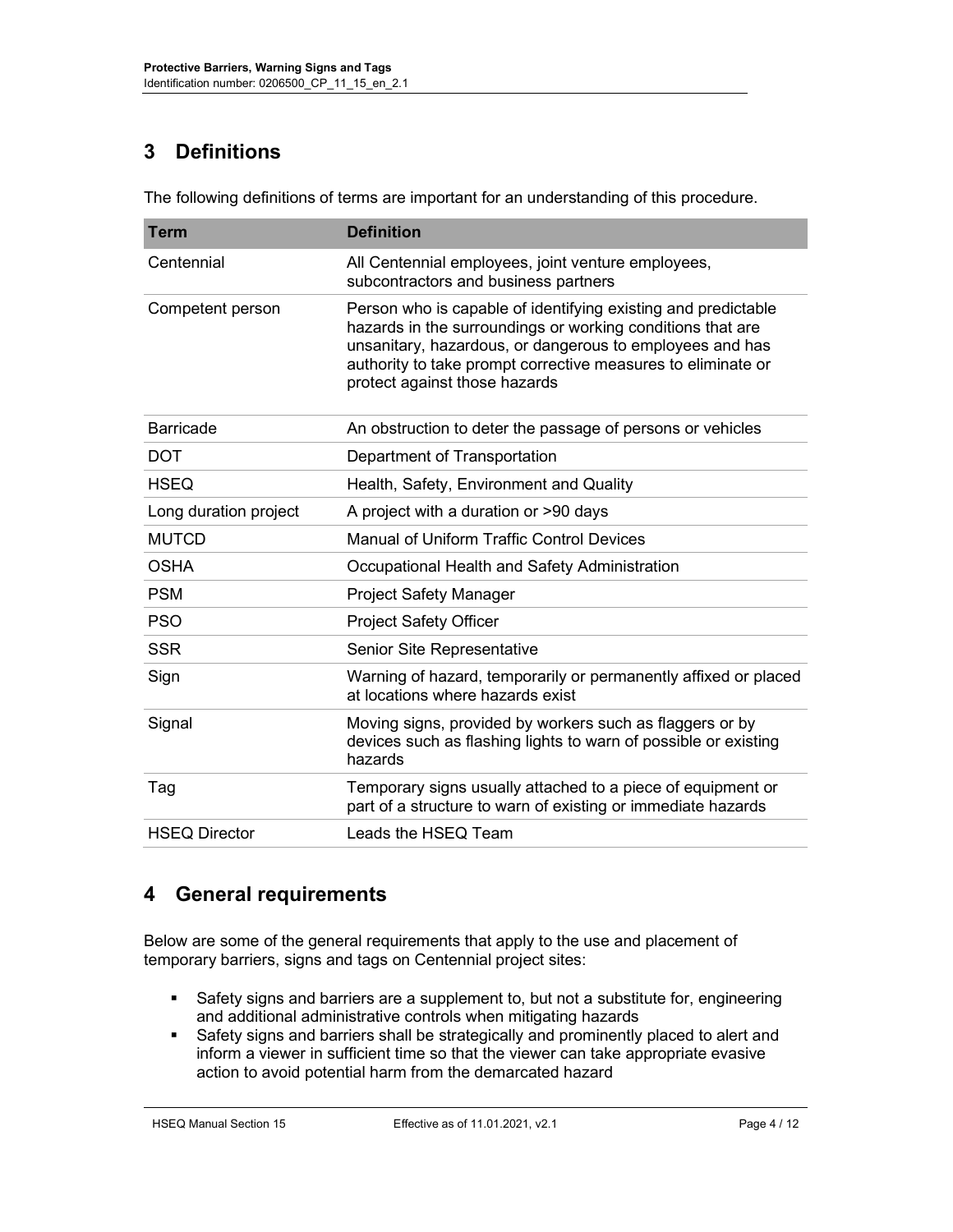- Safety signs and barriers shall be placed and constructed in a manner that they are legible, non-distracting and do not, of themselves, become hazardous
- Safety signs and barriers shall be displayed with illumination or retro-reflective qualities to ensure visibility and legibility under normal working conditions; when illumination is inadequate, supplemental illumination shall be provided to ensure that safety signs shall be legible and the color-coding is not distorted
- Safety signs and barriers shall be promptly removed or covered when a hazard no longer exists
- Accident prevention tags shall be used only as a temporary means of notifying employees of an existing hazard, such as defective tools, equipment, etc.

### 4.1 Construction limit barriers

Construction areas shall be barricaded and posted "Construction Area" with a physical boundary (such as fencing where practical) to control access and warn of potential hazards.

|                             |                     | <b>Construction Area</b>                                                                                                                | CENTENNIAL                                       |
|-----------------------------|---------------------|-----------------------------------------------------------------------------------------------------------------------------------------|--------------------------------------------------|
|                             | CAL                 | <b>Hardhats Required</b>                                                                                                                | Proper Footwear Required<br>(ASTM F2413-05)      |
|                             |                     | Eyewear Required<br>ANSI Z87                                                                                                            | <b>Proper Gloves Required</b><br>(ASTM F1790-04) |
| <b>CONSTRUCTION</b><br>ΔRFΔ | <b>AREA UNDER</b>   | <b>Hearing Protection</b><br>Q.<br>(If Required)<br>ANSI 512.EV                                                                         | CDC Recommended Face<br>Covering (If Required)   |
|                             | <b>CONSTRUCTION</b> | <b>Authorized Personnel Only</b><br>Guests - please contact Site Superintendent for access<br>Please call (206) 547-0135 with quastions |                                                  |

Below are some examples of appropriate construction site signage:

## 4.2 Minimum requirements for project site postings

Centennial project sites shall have a "job board" with all applicable postings complying with all regulatory posting requirements and contract specific posting requirements. The minimum project site postings include:

- **Minimum requirements for PPE on the project site**
- The four leading causes of fatalities in the construction industry (falls, struck by, caught in or between, electrocution)
- **Instructions that all contractors be equipped with first aid kit, GFCI, and fire** extinguisher
- OSHA Job Safety- "It's the Law" poster
- **Emergency contact information posting**
- Map and route to the nearest hospital and occupational clinic
- "Safety First" posting

An example of a project site safety posting that complies with the above criteria is included on the following page: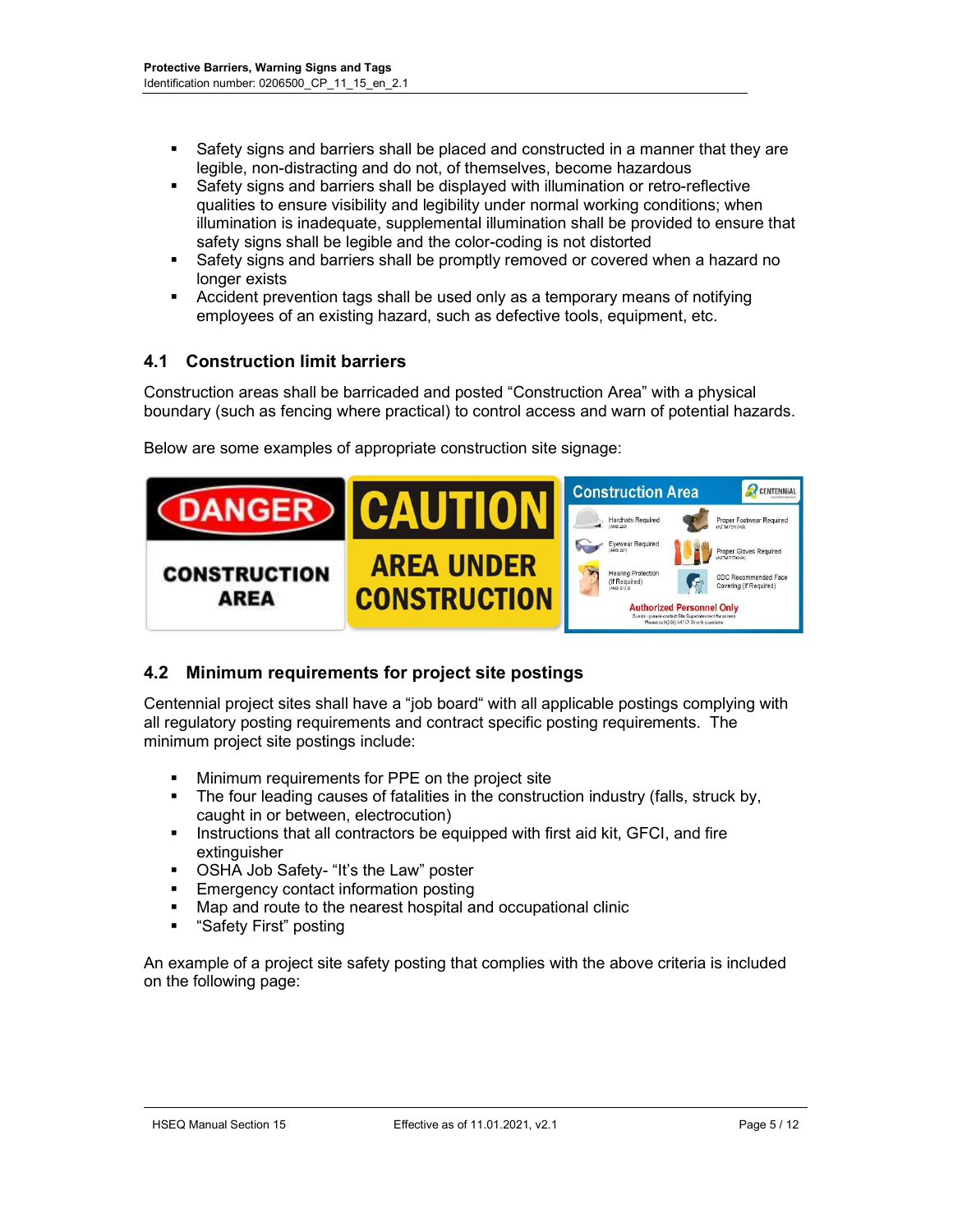| <b>HSEQ Jobsite Poster</b>                                                                                                                                                   | <b>CENTENNIAL</b><br>A BILFINGER COMPANY                                                                                                                                                                                                                                                                                                                                                                       |                                                                                                                                                                                                                                                                                                                                                              |                                                                                                                                                                                                                                                                                                                                                                                                                                               |                                                                                                                                                                                                                                                                                                                                                                                         |
|------------------------------------------------------------------------------------------------------------------------------------------------------------------------------|----------------------------------------------------------------------------------------------------------------------------------------------------------------------------------------------------------------------------------------------------------------------------------------------------------------------------------------------------------------------------------------------------------------|--------------------------------------------------------------------------------------------------------------------------------------------------------------------------------------------------------------------------------------------------------------------------------------------------------------------------------------------------------------|-----------------------------------------------------------------------------------------------------------------------------------------------------------------------------------------------------------------------------------------------------------------------------------------------------------------------------------------------------------------------------------------------------------------------------------------------|-----------------------------------------------------------------------------------------------------------------------------------------------------------------------------------------------------------------------------------------------------------------------------------------------------------------------------------------------------------------------------------------|
| <b>Authorized Personnel Only</b>                                                                                                                                             |                                                                                                                                                                                                                                                                                                                                                                                                                | <b>Report All Incidents Immediately</b>                                                                                                                                                                                                                                                                                                                      |                                                                                                                                                                                                                                                                                                                                                                                                                                               |                                                                                                                                                                                                                                                                                                                                                                                         |
| All visitors must check in at the project site office<br>The following PPE is required to be worn at all times<br><b>Hard Hat Safety Glasses Work Boots</b><br><b>Gloves</b> | $\mathbf{Q}$ SHA                                                                                                                                                                                                                                                                                                                                                                                               | Job Safety and Health<br><b>IT'S THE LAW!</b>                                                                                                                                                                                                                                                                                                                |                                                                                                                                                                                                                                                                                                                                                                                                                                               | Seguridad y Salud en el Trabajo<br><b>¡ES LA LEY!</b>                                                                                                                                                                                                                                                                                                                                   |
|                                                                                                                                                                              | All workers have the right to:<br>· A sub-weakplace.<br>· Raise a screty or begins concern yeth-<br>ytur amployer or OSHA, or report a work-<br>related injury or them, without being<br>estellated control.<br>· Becaus information and training on                                                                                                                                                           | <b>Employers must</b><br>. Provide employees a workplace free from<br>recognized twards. It is illegal to retakate<br>scalist an employee for using any of their<br>rights under the law, including raising a<br>health and safety concern with you or<br>with OSHA or reporting a work-felated<br>injury or divers.                                         | Tados los trabajadores tienen al derecho a:<br>· Un Letrate mana a segure<br>· Discritize a su crestador e la CSIM seb-s-<br>processation as on a sets for dio salari, or<br>resortar una lesión o enformedad en el trabajo.<br>si: subi: screesias.<br>· Festivinion accry extremismo scho                                                                                                                                                   | Los amplagéores debert<br>· Provect tilet trabandons un lugar de trabale<br>libra de pelícios recorbo dos. Es érga discriminar<br>poste une raleato cuente ele poste sua<br>frenchos brio la lov, activenes hablancs sobre<br>precoupacionas ca ascuração sa acta ustad<br>sion a CSHA once race to use esking.<br>artis mostro iniziar aca ann si transa.                              |
| All Contractors are Required to Have the Following Items:<br><b>First Aid</b><br>Fire<br>Kit<br>GECI<br><b>Extinguisher</b>                                                  | igh heaves, including all naturalizes.<br>substances in your workplace.<br>· Request an OSHA inspect on of your<br>vorbelage i vou believe there are unsafe-<br>or unweithe pandoms. DSHA will own.<br>your name confidential. You have the<br>night to have a recreaentative contact<br><b>CONA on your certail</b><br>· Participate for have your recreasestative<br>perticipate) in an CSIVA inspection and | · Correly with all applicable CSHA stendards.<br>· Report to DSHA all work related.<br>fatalbox within Binours, and all impotent<br>hospitalizations, amoutations and locass-<br>of an out within 24 nours.<br>· Provide recurred training to all veckers<br>in a language and vocabulary they can<br>understand<br>· Prominently display this poster in the | les poligras del trabaja, incuigendo satrano sa<br>training on similar and rabale.<br>. Pediz una interior da proficienzation Chief-A<br>do su luter de rebaic si ustad uno que hay<br>tencial actualisers resigned associated<br>tions of decodes a que un reconomiento as-<br>tempious eco OS-A en superiore.<br>. Fact the state of the relationship of the test is a<br>en la inspección de CSIM e bablar en privado<br>non all important | · Curroli con jobs les normas autosties<br>Silk OV-A<br>· Not flow a to OSHA dentite do 8 horas de-<br>ara Stake. Moral o denot de 21 kms<br>de quanto respiralgaçõe, a nouvalón, o<br>pérdéla de sin renderant lo après alcès<br>· Processor e arronatiento recurso<br>I today of transaccess an in dictary<br>coolstand que pueden estenden<br>. Means careful to supports at a loss- |
| 4 Leading Causes - In The Construction Industry                                                                                                                              | speak in private to the inspector<br>· File a correlaint with OS/M within<br>20 days (by choos, online or by mail)<br>if you have been ratailated against for<br>using your rishts.<br>· San any OSHA citations issued to<br>vitat detections.<br>· Reguest copies of your medical<br>records best that measurements.                                                                                          | workplace.<br>· Poor OSHA citations at or near the<br>pixes of the alogad violations.<br>PREE ASSISTANCE to identify and correct<br>trazedo is assistante to small and medium-<br>sized employers, without claster or penalty.<br>through CSHA-supported consultation<br>cromerin in eveny state.                                                            | · Presentations auda con a OSHA gento<br>de 30 días (por colíficas) por interest, a por-<br>correct si usced na suinde represailas por<br>interest was democrat.<br>· Serputations explores only 05HA profices<br>a nu pensistator.<br>. Fost ensine on suc registras modern.<br>process que maternas pelígios en el trabejo.<br>creatives delegatives vanitating codes.                                                                      | Saturday.<br>· Moder as clacknessed to OSHA applicable<br>is not deliverancies sinceres.<br>Services de presuita en el hestica trabado<br>ostic dispendies gasa or pleaders do termen-<br>possens y rensisto sin citto ànicimi da arrosta.<br>de los programas de consulta apoyados<br>por la CSHA en coda estado.                                                                      |
| <b>Ealls From or Into</b><br><b>Struck By</b><br><b>Caught In or Between</b>                                                                                                 | in the workplace, and the workplace<br>injury and illness too.<br>This upper is profession free from DOML.                                                                                                                                                                                                                                                                                                     |                                                                                                                                                                                                                                                                                                                                                              | relacionadas con el trabajo.<br>Colorado ante demolitado in COM con questo<br>Llame OSHA. Podemos avudar.                                                                                                                                                                                                                                                                                                                                     |                                                                                                                                                                                                                                                                                                                                                                                         |
| Electrocution<br>Know Them! Look for Them! Prevent Them!                                                                                                                     | Contact OSHA. We can hole.                                                                                                                                                                                                                                                                                                                                                                                     | 1-800-321-OSHA (6742) · TTY 1-877-889-5627 · www.osha.gov                                                                                                                                                                                                                                                                                                    |                                                                                                                                                                                                                                                                                                                                                                                                                                               | 1-800-321-OSHA (6742) - TTY 1-877-889-5627 - www.osha.gov                                                                                                                                                                                                                                                                                                                               |

#### 4.3 Barricade tape

#### 4.3.1 Yellow and black barricade tape (caution tape)

Yellow and black barricade tape serves as a caution to indicate to employees that a potential hazard exists.

This barricade tape is used for, but not limited to, the following:

- **Excavation less than 4 feet in depth**
- **IDED 19.5 Identification of trip hazards, and low hanging objects**
- **Material storage on the site**

#### 4.3.2 Red barricade tape (danger tape)

Red barricade tape indicates DANGER and that a potentially serious hazard may be present. No Centennial employee, subcontractor employee or any other person may enter without first obtaining permission from the erector of the tape.

This barricade tape is used for, but is not limited to, the following:

- **•** Overhead work
- **Live electrical components**
- **Scaffold under construction**
- Around swing radius of equipment with a rotating superstructure
- **Slip/trip/fall hazard**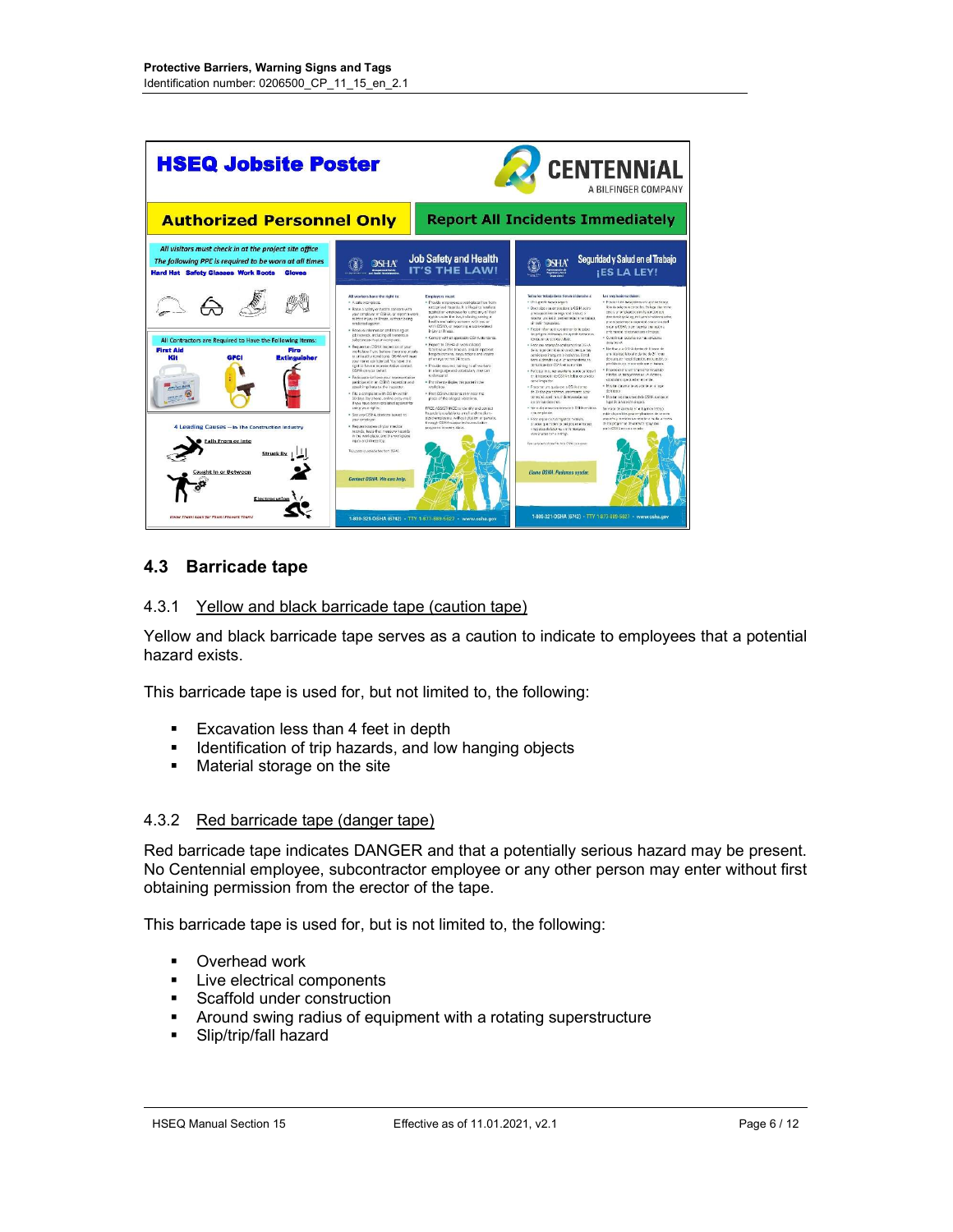## 4.4 Traffic control devices

All traffic control signs, flaggers, devices and / or barricades used for protection of construction workers and roadway users shall conform to Part VI of the MUTCD (most current version).

## 4.5 Accident prevention signs

Please use the chart below to determine the appropriate signal word:



#### 4.5.1 Caution signs

Caution signs shall be used only to warn against potential hazards or to caution against unsafe practices. Caution signs shall have yellow as the predominating color with a black upper panel and borders and yellow lettering of "caution" on the black panel. The lower yellow panel shall be used for additional sign wording. Black lettering shall be used for additional wording.

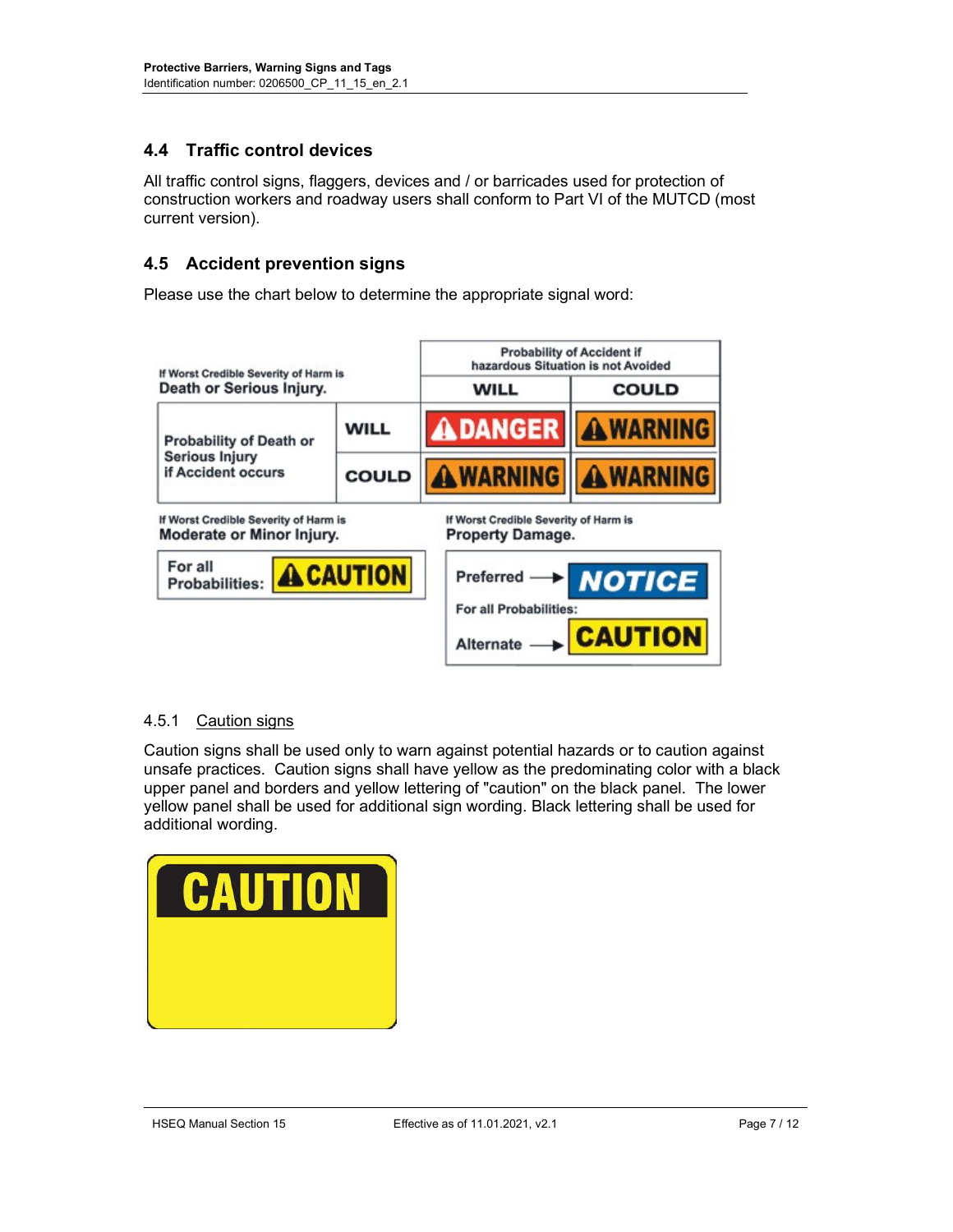## 4.5.2 Danger signs

Danger signs shall be used only where an immediate hazard exists. Danger signs shall have red as the predominating color for the upper panel; black outline on the borders; and a white lower panel for additional sign wording.



#### 4.5.3 Exit signs

Exit signs, when required, shall be lettered in legible red letters, not less than 6 inches high, on a white field and the principal stroke of the letters shall be at least three-fourths inch in width.



#### 4.5.4 Safety instruction signs

Safety instruction signs, when used, shall be white with green upper panel with white letters to convey the principal message. Any additional wording on the sign shall be black letters on the white background.

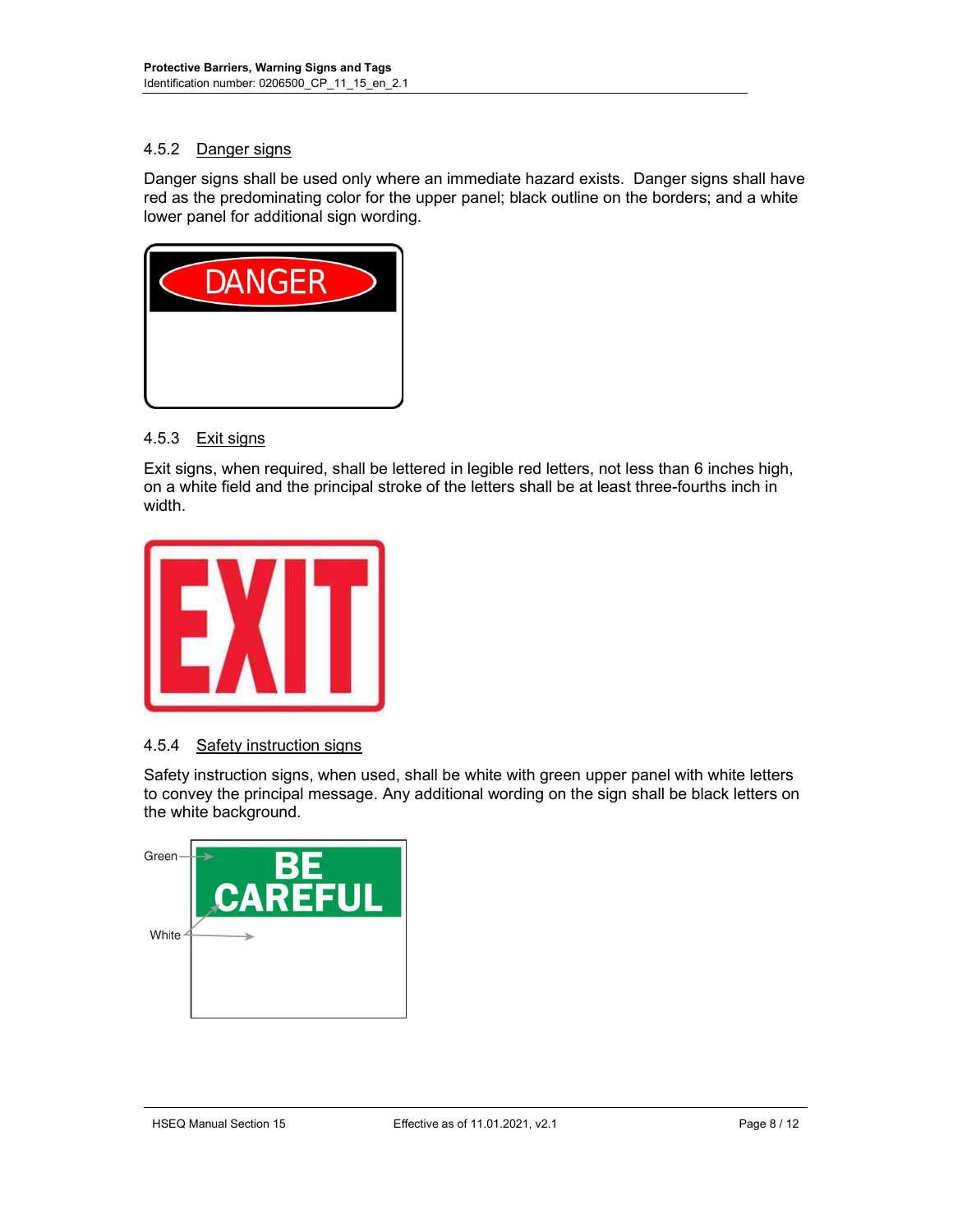#### 4.5.5 Accident prevention tags

Accident prevention tags shall be used as a temporary means of warning employees of an existing hazard, such as defective tools, equipment, etc. They shall not be used in place of, or as a substitute for, accident prevention signs.

- Accident prevention tags contain a signal word and a major message. The signal word shall be legible at a minimum distance of five feet
- Accident prevention tags shall not to be used as a substitute for accident prevention signs
- Accident prevention tags shall be affixed as close as safely possible to the respective hazards by a positive means, such as string, wire, or adhesive, that prevents loss or unintentional removal
- Accident prevention tags shall be promptly removed when a hazard no longer exists. The tag is removed by the person who installed the tag or their designee

Examples include, but are not limited to:





## 4.6 Pedestrian protection

Pedestrians shall be protected at all times from the potentially negative effects of activities taking place on and around or related to Centennial construction project sites. Since construction operations alter the familiar setting and path of travel, it is necessary to provide visible directional signs or guidance to lead personnel who are unfamiliar with the project toward a safe path and away from potential hazards. No demolition or construction shall be performed on any building or structure adjacent to a public way in general use unless the pedestrians are protected by approved methods as specified in this section. Each project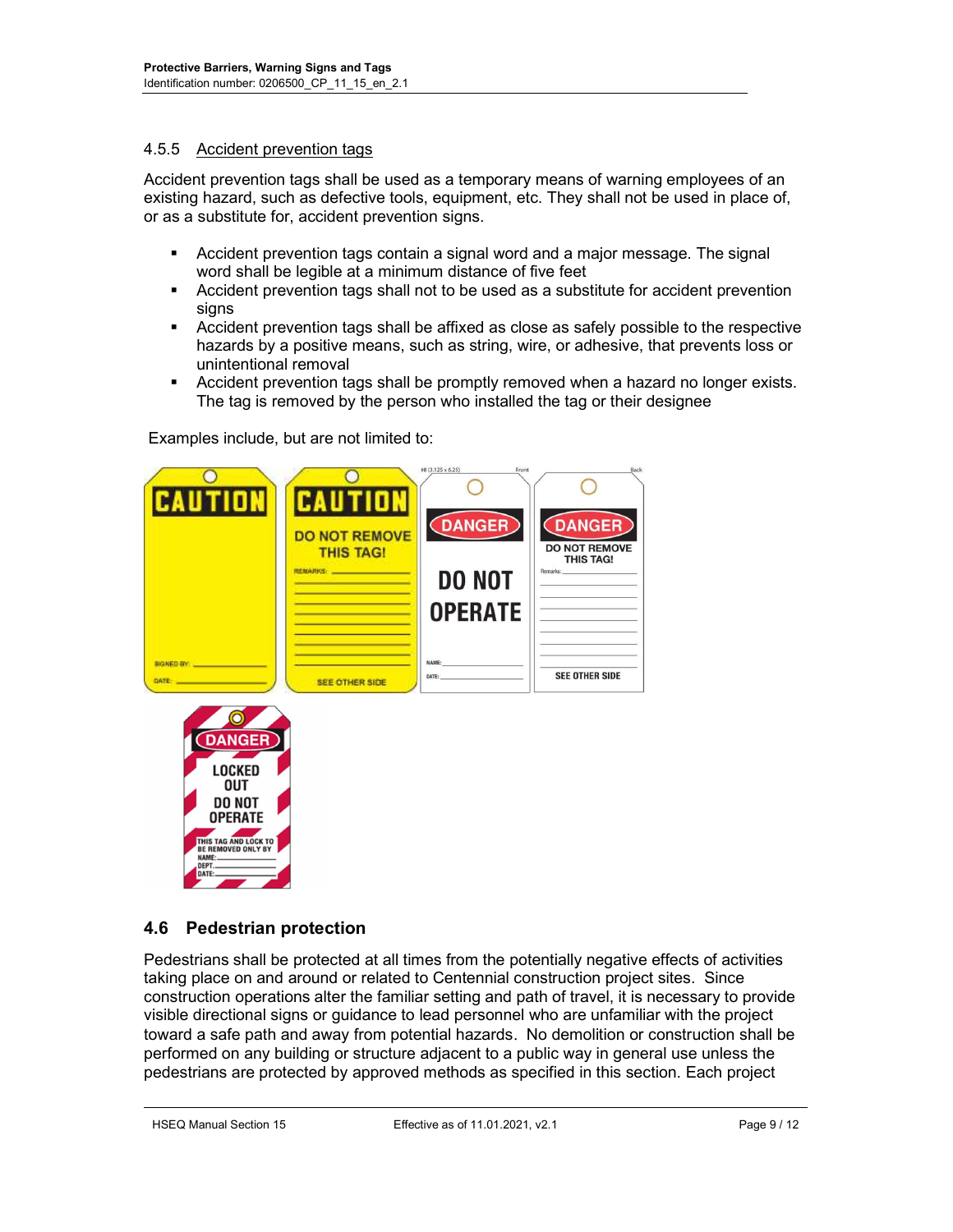with a scope of work that includes demolition, alteration, remodel or new construction shall be reviewed to determine if pedestrian protection is required for the project.

For the purpose of this section, pedestrians include, but are not limited to, the following categories of personnel:

- Guests and visitors
- **Customers**
- **Clients**
- **Building occupants**
- **Facility end users**
- Regulatory inspectors
- Other personnel who may enter the work area (aware or un-aware)

The following shall be considered in regards to planning for pedestrian protection on or near Centennial project sites:

- Pedestrians shall not be exposed to hazardous acts or conditions
- Pedestrians shall not be exposed to project site traffic from vehicles or mechanized equipment moving on or around the project site
- Pedestrians shall be provided with a safe, non-hazardous travel path that replicates as nearly as possible a sidewalks or a compacted footpath

When pedestrians are required to access and pass through a Centennial project site they shall be accompanied by a Centennial employee or competent person. Appropriate signs and barricades shall be placed where applicable and in accordance with this section.

#### 4.6.1 Project signs and fencing

Signs warning of the presence of construction hazards and requiring unauthorized persons to keep out of the construction area shall be conspicuously posted on all Centennial project sites. The Centennial PSO, project manager and/or superintendent shall evaluate the proposed site and activities to determine if temporary fencing or other controls are needed to ensure pedestrians and the public are not exposed to hazards created from construction activity.

#### 4.6.2 Vehicles and mechanized equipment

Project sites or locations where pedestrians are especially vulnerable to being struck by vehicles or motorized equipment shall be protected by physical barriers or restricted from entering the work area. Physical barrier systems erected to protect pedestrians from vehicles shall be of sufficient strength and have adequate deflection characteristics. Movement by work vehicles and mechanized equipment across designated pedestrian paths shall be minimized and, when necessary, should be controlled by certified flaggers and/or temporary traffic control in accordance with the MUTCD.

#### 4.6.3 Debris and falling objects

Project sites of long duration, with exposure to high pedestrian volumes, and/or where falling debris is a concern (such as work on overhead scaffolding or structures), may require a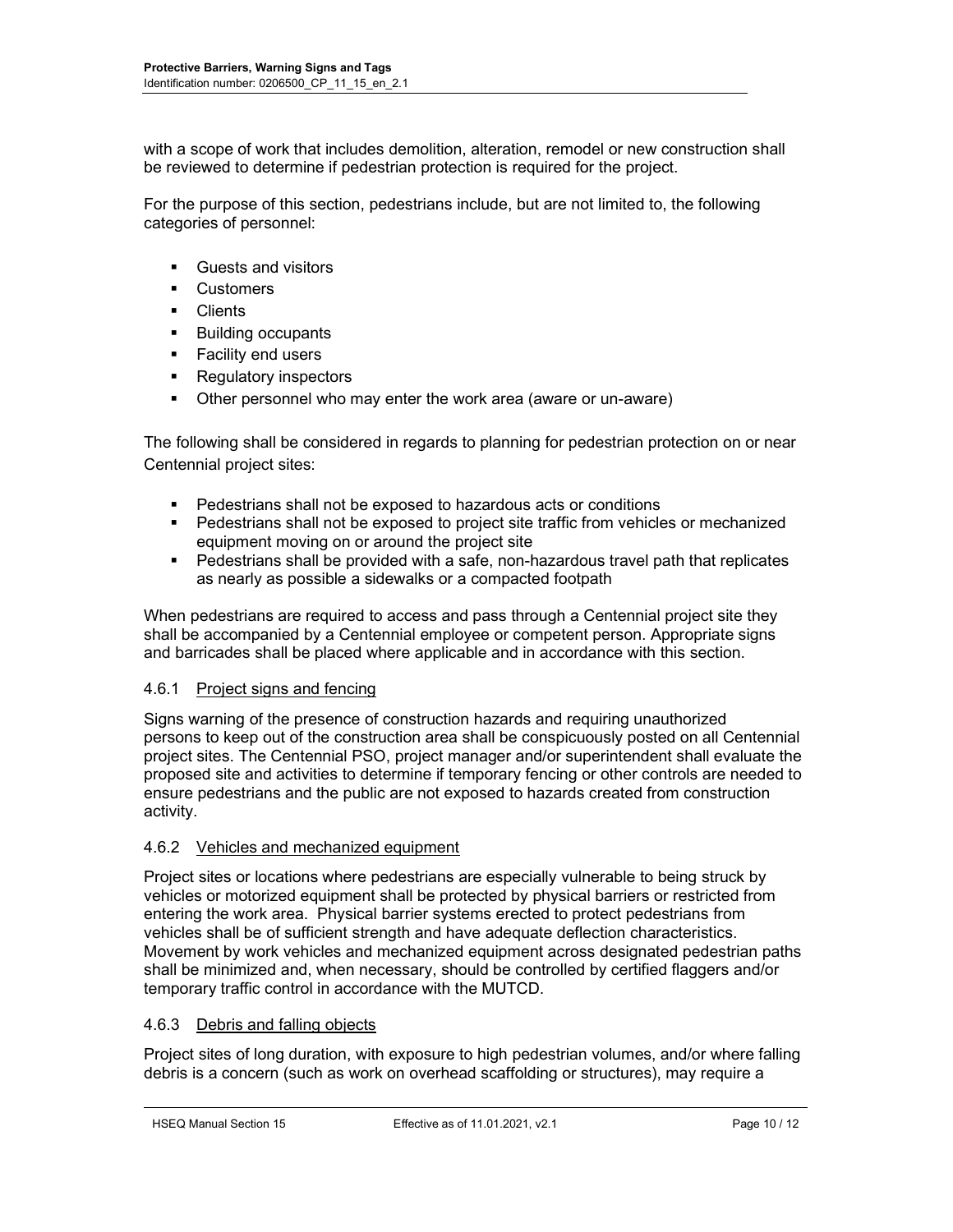canopied walkway be constructed. These covered walkways shall be sturdily constructed and adequately lit for nighttime use (if necessary).

#### 4.6.4 Pedestrian walkways

Construction sites contain a variety of hazardous conditions such as work areas, workers, tools, equipment, machines, and stockpiles of materials that may be potential obstacles and hazardous to pedestrians when not correctly stored.

Roadway and sidewalk maintenance and construction activities can adversely affect pedestrian access by:

- Removing or renovating sections of the primary path of travel or sidewalks from public use
- Failing to provide a continuous, accessible path of travel around or through project sites
- **Failing to provide adequate pre-warning and rerouting signs to protect pedestrians** from affected areas
- Allowing equipment and machines to operate in close proximity to pedestrians
- Reducing or blocking access and emergency egress with materials and/or equipment
- Restricting the use of crosswalks by blocking access to available curbs and/or ramps
- Not providing safe and accessible alternative routes through and around the project site

A walkway shall be provided for pedestrian travel around every construction and demolition site unless the authority having jurisdiction authorizes the sidewalk to be fenced or closed.

# 5 Color coding system

The following colors or color combinations shall be used for safety coding on all signs, tags, barriers and other markings meant to visually convey hazard information:

- Safety red shall be the color for the identification of DANGER and STOP. Common applications for the color safety red are: the background color of the signal word panel for DANGER signs/tags, fire protection equipment and apparatus, flammable liquid containers, STOP bars and STOP buttons or emergency shut-off controls
- Safety orange shall be the color used to identify intermediate-level hazards (e.g., WARNING) and hazardous parts of machines or tools. Common applications are the background color of the signal word panel for WARNING signs, labels and tags, and for marking parts of equipment that may cut, crush or otherwise injure
- Safety yellow shall be the color for the identification of CAUTION. Solid yellow, yellow and black stripes or yellow and black checkers are all acceptable color coding schemes to ensure maximum contrast with different colored backgrounds. Common applications are the background color of the signal word panel for CAUTION safety signs, labels and tags marking physical hazards, and tape, rope and barricades used to establish boundaries
- Safety green shall be the color for emergency egress and the location of first aid and safety equipment. Common applications are the background color of the signal word panel for general safety signs, demarcating the location of first aid stations and marking safety showers